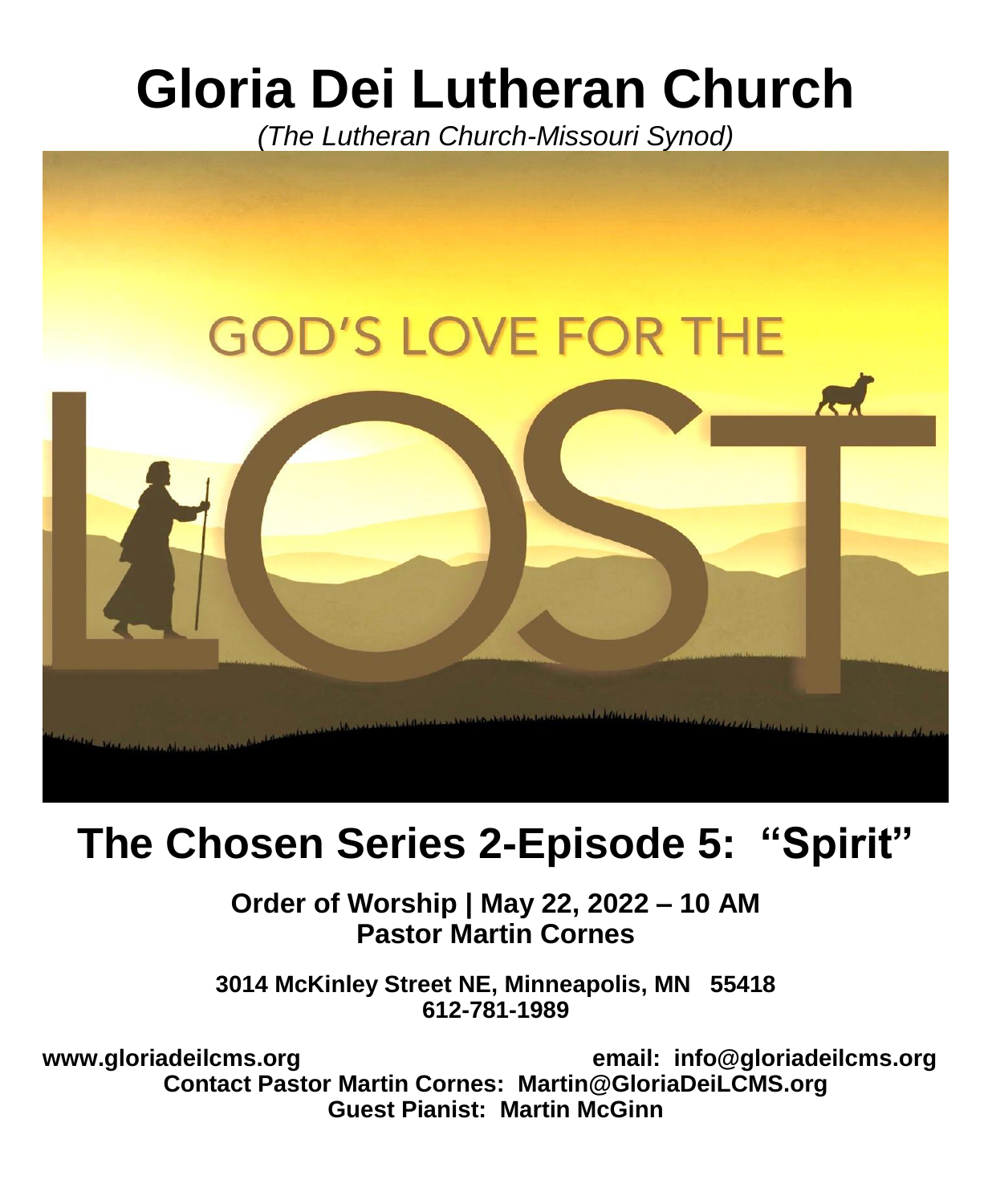# *Welcome to God's House!*

## *The Mission of Gloria Dei is Caring. Sharing. Serving. Reaching.*

*We strive to be the local church in the community of Northeast Minneapolis, who are here to help people come to KNOW Jesus, GROW in their faith and GO into the world equipped to SERVE others. GLORY TO GOD!*

*A special welcome to visitors and guests; we are pleased that you have joined us today! If you have no church family, and if we can be of any help to you, please speak with Pastor Martin after the service or via email or the church office. We pray you will feel God's love for you and be empowered to live as God's child this week. We look forward to seeing you again.* 

*Today's Topic:* The Psalm is a meditation on the attributes of God. He is all knowing, all powerful, ever present, and Holy!

*Is there something you'd like us to pray for today?* If you have family members or friends who require our prayers, please use the prayer request cards found in each pew. They will be added to the Prayer list. You can hand your request to an usher before the service or during the offering. They will be given to Pastor Martin to include in the prayers for today and on Wednesday. *Other prayer requests can be made by contacting the church office.*

#### *Children are welcome in worship!*

#### *The Lord's Supper* **is celebrated**.

When we receive the true Body and Blood of Jesus Christ,

- we express the belief that Jesus is the Son of God and Son of Man;
- that Jesus is our Savior and only way for salvation;
- that Jesus offers us His Body and Blood in a mysterious yet real way;
- that Christ's sacrificial death grants the forgiveness of our sins;
- and that God is strengthening us in this Sacrament to live a more godly; life and to amend with the help of the Holy Spirit, those areas not in conformity with God's will.

We declare these statements because it is our concern for people to not be hypocritical between their faith and celebrate the blessings of God's Table at the Altar. Persons unable to approach the Altar may be communed in the pew, please notify the Pastor or Elder if you wish this service.

Pastor Martin will be on vacation May 23 – May 31. No mid-week Service and/or Bible Study on Wednesday, May 25. Concrete work will be in progress!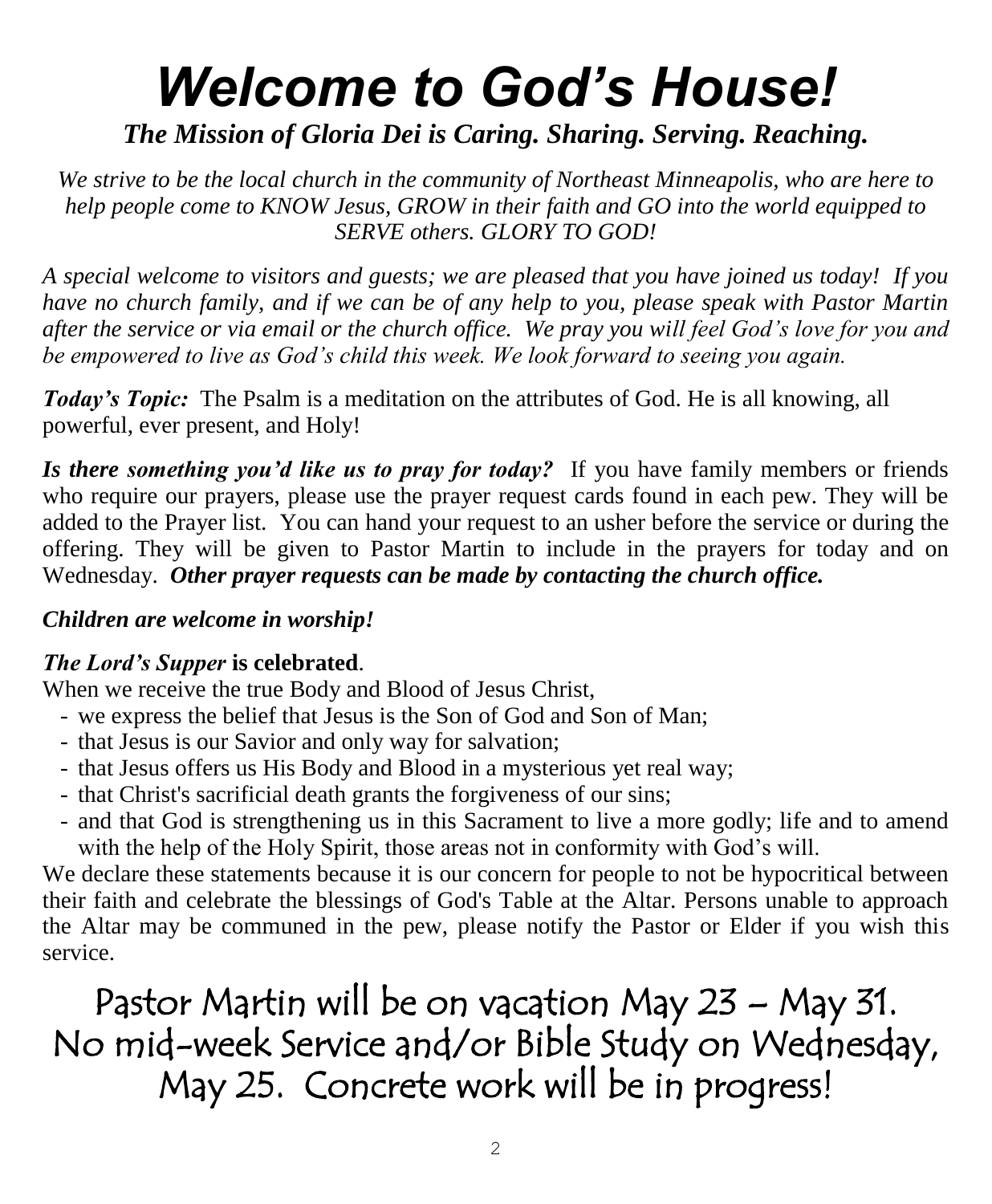# Sixth Sunday of Easter

**AS WE GATHER:** God knows our every thought, word, and deed, and despite our sins, loves us all the same.

+ CONNECT +

#### **WELCOME**

### **OPENING HYMN SOLO "On Christ's Ascension I Now Build" K. Christopherson**

#### **ANNOUNCEMENTS**

#### **INVOCATION**

- L: Our worship begins the way our lives in Christ begin in baptism: In the name of the Father and of the  $+$  Son and of the Holy Spirit.
- **C: Amen.**

#### **CONFESSION OF OUR SINS**

- L: Before we receive the gift of forgiveness from God's altar, let's confess our need for that forgiveness.
- **C: Heavenly Father, you dwell within us in sighs too deep for words, yet we cannot hear you. You wrap us tenderly in fierce love, you give us the breath of life, yet we cannot touch you.**
- L: Lord Jesus, we yearn for your presence, we seek your abundant grace, yet we cannot feel it.
- **C: Holy Spirit, you prepare to sear our souls for your purpose, yet we allow our somber selves to intrude, shutting our minds to your power.**
- **ALL: Remind us, we pray, that we need only trust in the Giver of Life to find the hope and faith you have promised. Gather us up in the winds of your favor and carry us to ever greater heights, through Christ who loves us still. Amen.**

#### **FORGIVENESS IS ANNOUNCED**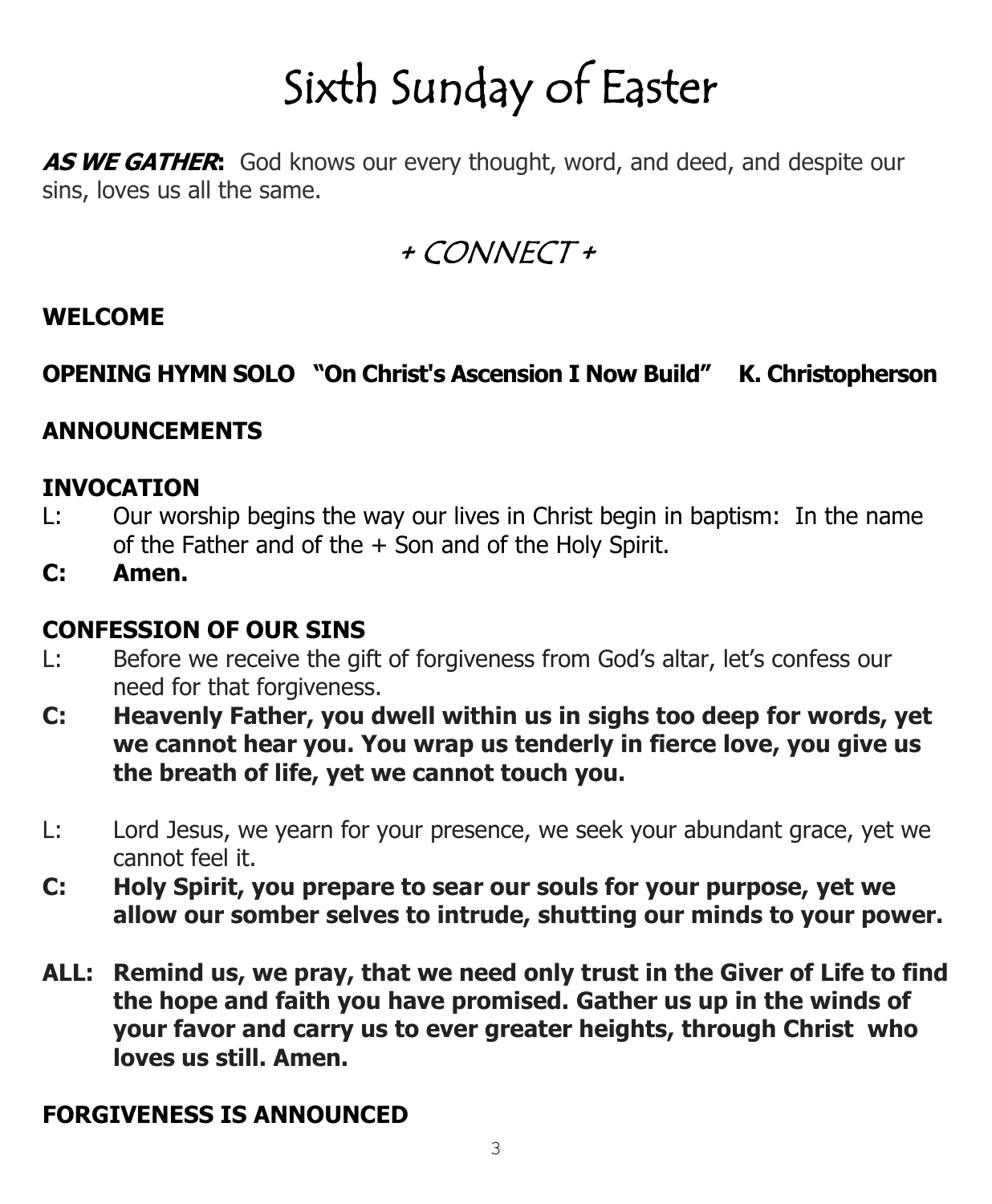# $+$  NI/RTI/RF +

#### **SONG OF PRAISE "Oh How He Loves You and Me"**

1975 Word Music, LLC (a div. of Word Music Group, Inc.)

Oh, how He loves you and me, Oh how He loves you and me. He gave His life, what more could He give? Oh, how He loves you; Oh, how He loves me; Oh, how He loves you and me.

> Jesus to Calvary did go, His love for sinners to show. What He did there brought hope from despair.

Oh, Hoe He loves you; Oh, how he loves me; Oh, how He loves you and me.

#### **OLD TESTAMENT LESSON Psalm 139: 1-14a, 23-24 Search Me, O God, and Know My Heart To the choirmaster. A Psalm of David.**

O Lord, you have searched me and known me! You know when I sit down and when I rise up; you discern my thoughts from afar. You search out my path and my lying down and are acquainted with all my ways. Even before a word is on my tongue, behold, O Lord you know it altogether. You hem me in, behind and before, and lay your hand upon me. Such knowledge is too wonderful for me; it is high; I cannot attain it.

Where shall I go from your Spirit? Or where shall I flee from your presence? If I ascend to heaven, you are there! If I make my bed in Sheol, you are there! If I take the wings of the morning and dwell in the uttermost parts of the sea, even there your hand shall lead me, and your right hand shall hold me. If I say, "Surely the darkness shall cover me, and the light about me be night," even the darkness is not dark to you; the night is bright as the day, for darkness is as light with you.

For you formed my inward parts; you knitted me together in my mother's womb. I praise you, for I am fearfully and wonderfully made. Wonderful are your works; my soul knows it very well.

Search me, O God, and know my heart! Try me and know my thoughts! And see if there be any grievous way in me, and lead me in the way everlasting!

L: The Word of the Lord.

### **C: Thanks be to God!**

### **EPISTLE LESSON Romans 8:38-39**

For I am sure that neither death nor life, nor angels nor rulers, nor things present nor things to come, nor powers, nor height nor depth, nor anything else in all creation, will be able to separate us from the love of God in Christ Jesus our Lord.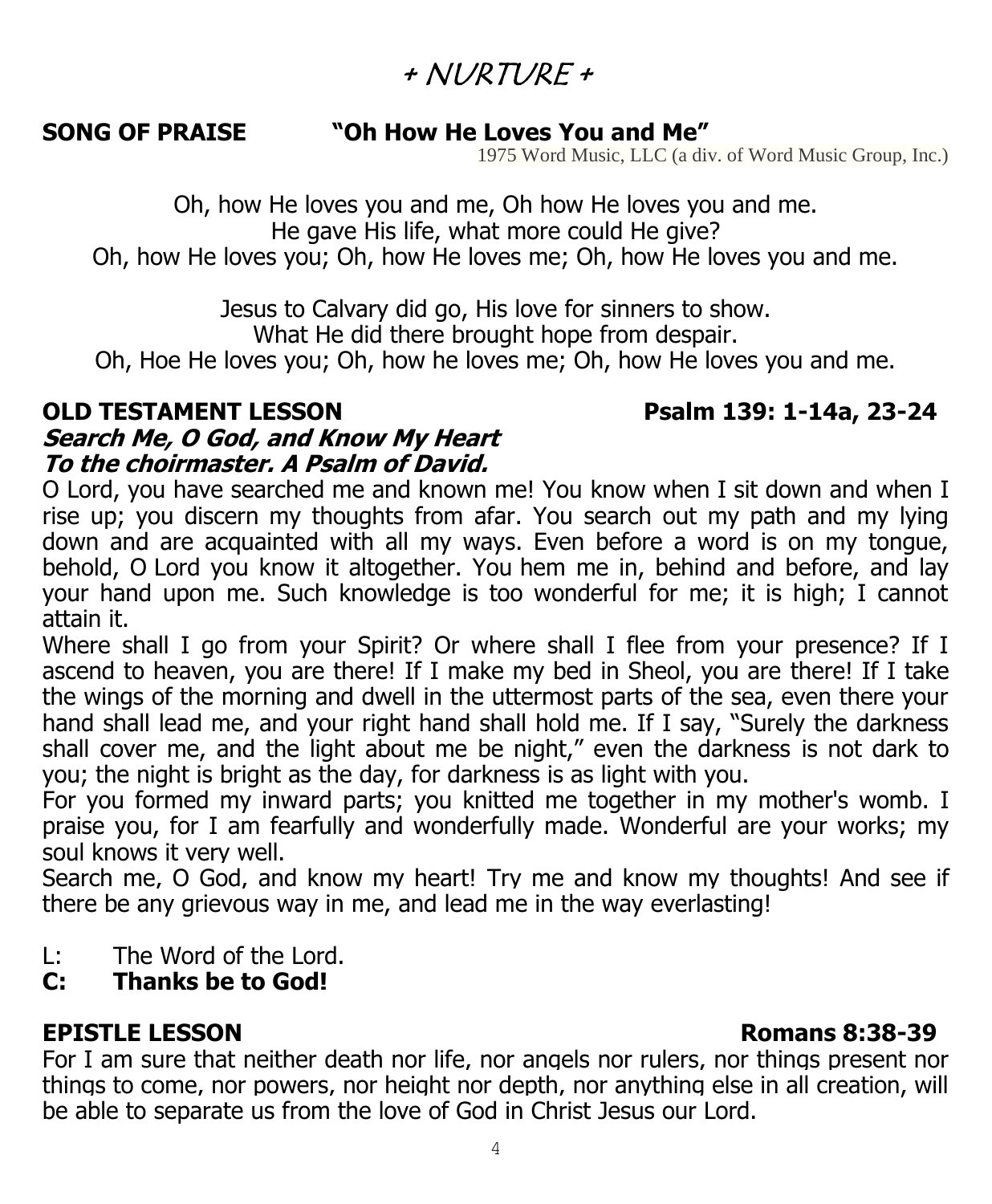L: The Word of the Lord.

# **C: Thanks be to God!**

# **HOLY GOSPEL Luke 15:3-10**

- L: The Holy Gospel according to St. Luke 15:3-10
- **C: Glory to You, O Lord!**

So he told them this parable: "What man of you, having a hundred sheep, if he has lost one of them, does not leave the ninety-nine in the open country, and go after the one that is lost, until he finds it? And when he has found it, he lays it on his shoulders, rejoicing. And when he comes home, he calls together his friends and his neighbors, saying to them, 'Rejoice with me, for I have found my sheep that was lost.' Just so, I tell you, there will be more joy in heaven over one sinner who repents than over ninety-nine righteous persons who need no repentance.

## **The Parable of the Lost Coin**

"Or what woman, having ten silver coins, if she loses one coin, does not light a lamp and sweep the house and seek diligently until she finds it? And when she has found it, she calls together her friends and neighbors, saying, 'Rejoice with me, for I have found the coin that I had lost.' Just so, I tell you, there is joy before the angels of God over one sinner who repents."

- L: This is the Gospel of our Lord.
- **C: Praise to You, O Christ!**

| <b>HYMN OF THE DAY</b>                                                                                                   | "O How I Love Jesus"                                                                           | (v 1, 2, 4) |
|--------------------------------------------------------------------------------------------------------------------------|------------------------------------------------------------------------------------------------|-------------|
| There is a name I love to hear, I love to sing its worth;<br>It sounds like music in my ear, The sweetest name on earth. |                                                                                                |             |
| <b>Refrain:</b>                                                                                                          | Oh, how I love Jesus, Oh, how I love Jesus,<br>Oh, how I love Jesus, Because He first loved me |             |

It tells me of a Savior's love, Who died and set me free; It tells me of His precious blood, The sinner's perfect plea. **Refrain**

It tells of One whose loving heart Can feel my deepest woe; Who in each sorrow bears a part, That none can bear below. **Refrain**

Oh, how I love Jesus, Oh, how I love Jesus Oh, how I love Jesus, Because He first loved me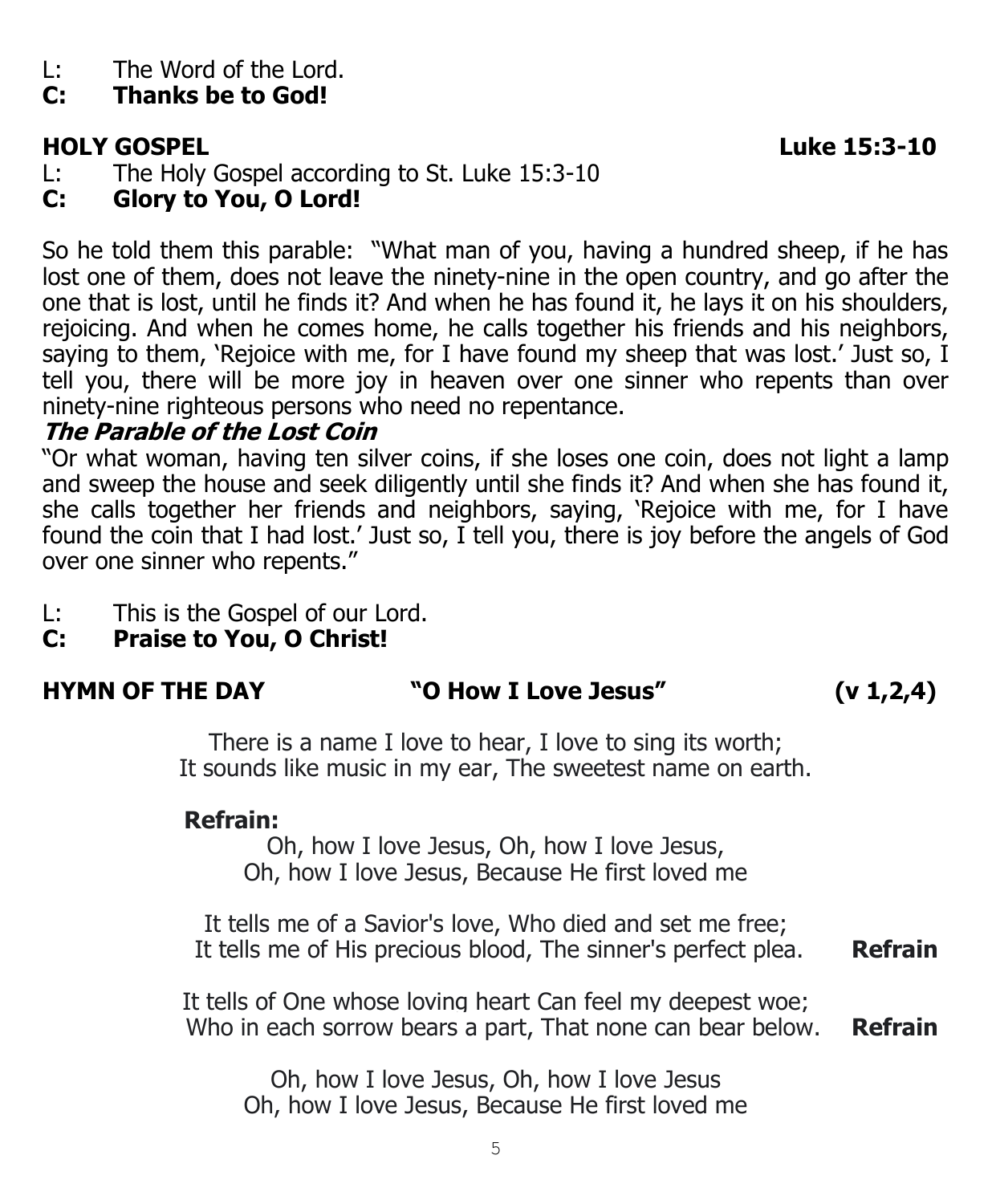#### **CONFESSION OF FAITH Apostles' Creed**

**I believe in God, the Father Almighty, maker of heaven and earth.**

**And in Jesus Christ, his only Son, our Lord, who was conceived by the Holy Spirit, born of the Virgin Mary, suffered under Pontius Pilate, was crucified, died and was buried. He descended into hell. The third day he rose again from the dead. He ascended into heaven and sits at the right hand of God the Father Almighty. From thence he will come to judge the living and the dead.** 

**I believe in the Holy Spirit, the holy Christian Church, the communion of saints, the forgiveness of sins, the resurrection of the body, and the life everlasting. Amen.** 

#### **GATHERING OF THE OFFERINGS**

# + EMPOWER +

#### **PRAYERS OF THE CHURCH**

(Prayer response – P: Lord, in your mercy, **C: Hear our prayer.)**

- P: Lord, remember us in your kingdom and teach us to pray:
- **C: Our Father who art in heaven, hallowed be thy name, thy kingdom come, thy will be done on earth as it is in heaven. Give us this day our daily bread; and forgive us our trespasses as we forgive those who trespass against us; and lead us not into temptation, but deliver us from evil. For thine is the kingdom and the power and the glory forever and ever. Amen.**

#### **PREFACE TO HOLY COMMUNION**

- L: The Lord be with you.
- **C: And also with you.**
- L: Lift up your hearts.
- **C: We lift them to the Lord.**
- L: Let us give thanks to the Lord our God.
- **C: It is right to give Him thanks and praise.**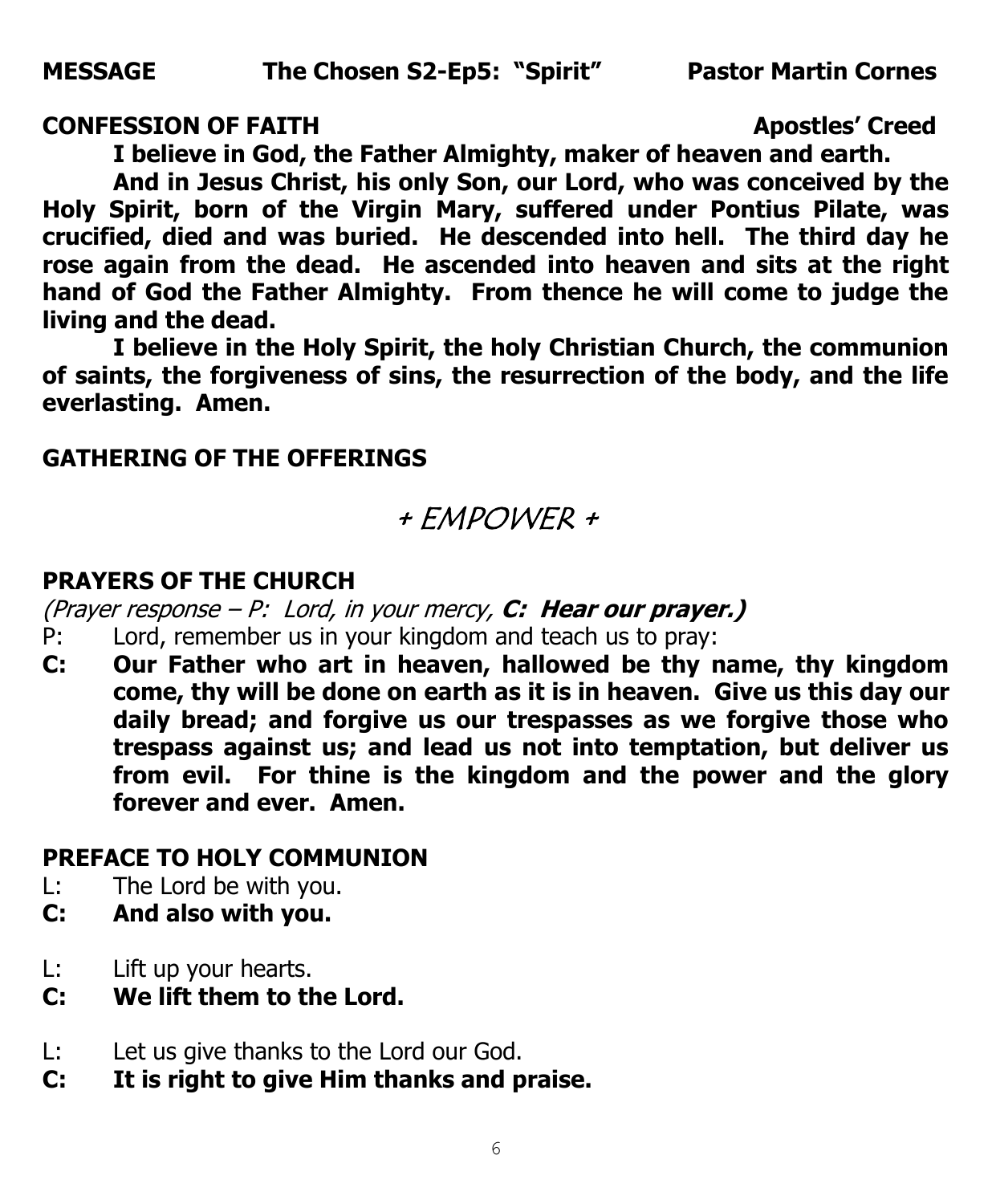#### **PROPER PREFACE**

L: It is truly good, right, and salutary that we should at all times and in all places give thanks to you, holy Lord, almighty Father, everlasting God. And now we bless you that in Jesus Christ you have come among us, displaying your heavenly brightness and sharing your forgiving and limitless love. Grant us grace to hear your words with grateful hearts, remaining steadfast in hope throughout our earthly lives as we await the joys of heaven, where we will join in the eternal chorus of angels and archangels giving you unending praise:

#### **WORDS OF INSTITUTION**

Our Lord Jesus Christ, on the night when He was betrayed, took bread, and when He had given thanks, He broke it and gave it to the disciples and said: "Take this, eat; this is My body, which is given for you. Do this in remembrance of Me."

In the same way also He took the cup after supper, and when He had given thanks, He gave it to them, saying: "Drink of it, all of you; this cup is the New Testament in My blood, which is shed for you for the forgiveness of sins. Do this, as often as you drink it, in remembrance of Me."

The peace of the Lord be with you always.

#### **C: And also with you, Amen.**

### **PRAYER OF THANKSGIVING**

P**:** Let us pray.

We give thanks to You, almighty God, that You have refreshed us through this salutary gift, and we implore You that of Your mercy, You would strengthen us through the same, in faith toward You and in fervent love toward one another; through Jesus Christ, Your Son, our Lord, who lives and reigns with You and the Holy Spirit, one God, now and forever.

**C: Amen.**

### **CLOSING SONG "I Love to Tell the Story" v 1,3,4**

Songwriters: Katherine Hankey / William G. Fischer; © Kobalt Music Publishing Ltd.

I love to tell the story Of unseen things above Of Jesus and his glory Of Jesus and his love I love to tell the story Because I know 'tis true It satisfies my longings As nothing else can do

I love to tell the story 'Twill be my theme in glory To tell the old, old story Of Jesus and his love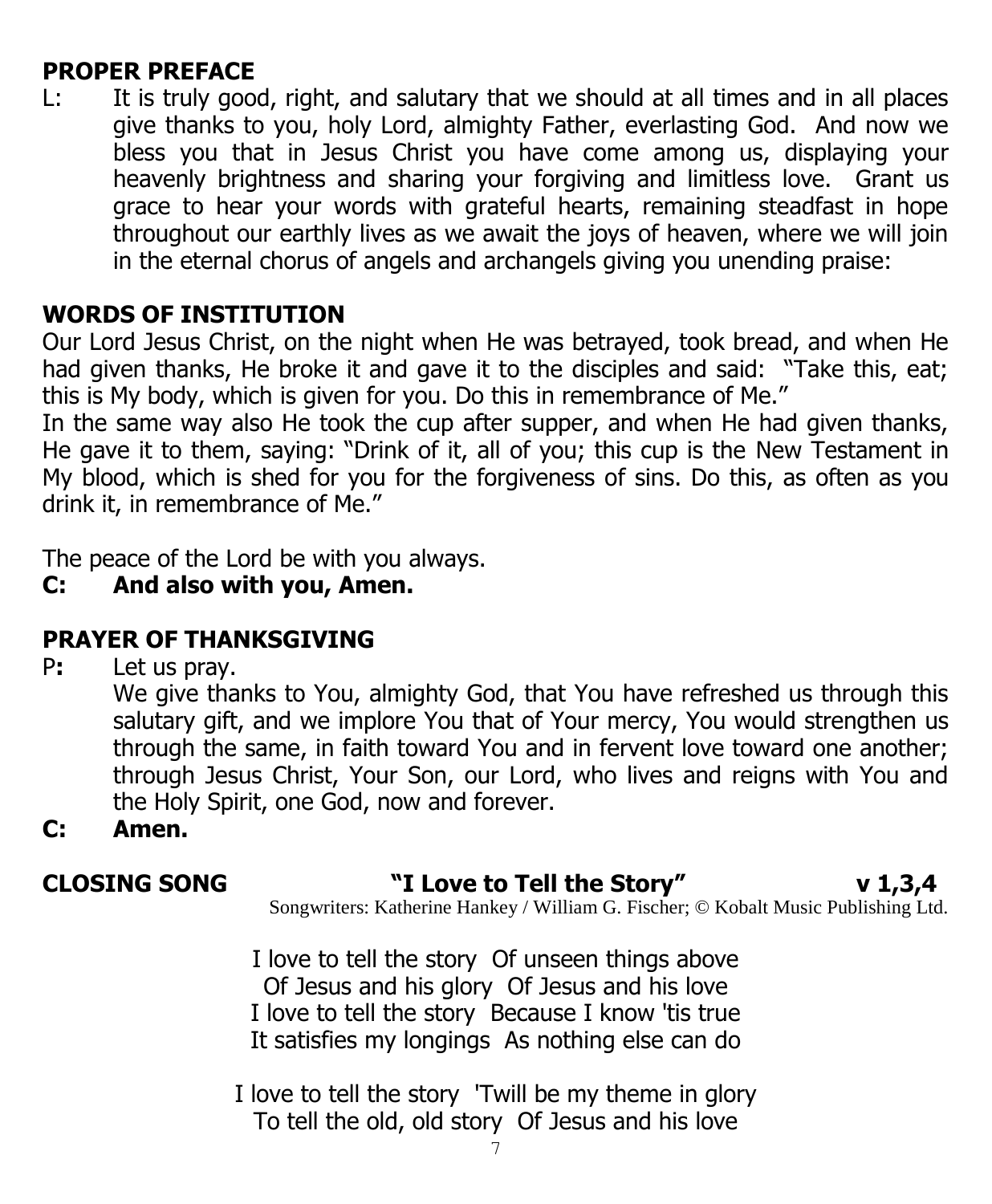I love to tell the story; 'Tis pleasant to repeat What seems each time I tell it, More wonderfully sweet. I love to tell the story; For some have never heard The message of salvation From God's own holy Word.

I love to tell the story For those who know it best Seem hungering and thirsting To hear it like the rest And when in scenes of glory I sing the new, new song 'Twill be the old, old story That I have loved so long

#### **BENEDICTION**

The Lord bless you and keep you. The Lord make His face shine on you and be gracious to you. The Lord look upon you with favor and give you peace.



**POSTLUDE**

## + WE DEPART TO SERVE +

#### **+ + +**

*Scripture quotations are from The Holy Bible, English Standard Version® , copyright © 2001 by Crossway Bibles, a publishing ministry of Good News Publishers. Used by permission. Hymns are copied with permission: CCLI # 689918*

# **May/June Spring Offering**

**The May/Spring Offering for 2022 will be directed to the Central Avenue Salvation Army food shelf**. Located within our neighborhood at 2727 Central Ave NE, Minneapolis. Your donation will help those in our community, who need food (use the May Mission Offering envelope in your box). Let's help envisions a future where all our neighbors and community members have access to healthy food and no one struggles with food insecurity.

**There are two ways to Help?** Make a monetary donation OR fill our cart by bringing in food donations! The Salvation Army is always seeking food, hygiene and monetary contributions to help restock their shelves. Donated food items are put to immediate use, helping to feed the hungry in your neighborhood. High demand items include 100% juice, healthy cereal, canned chicken, salmon and pork, and culturally specific items like coconut milk, bamboo shoots, jasmine rice and fish sauce. Personal hygiene items such as toilet paper and toothpaste are also highly requested items.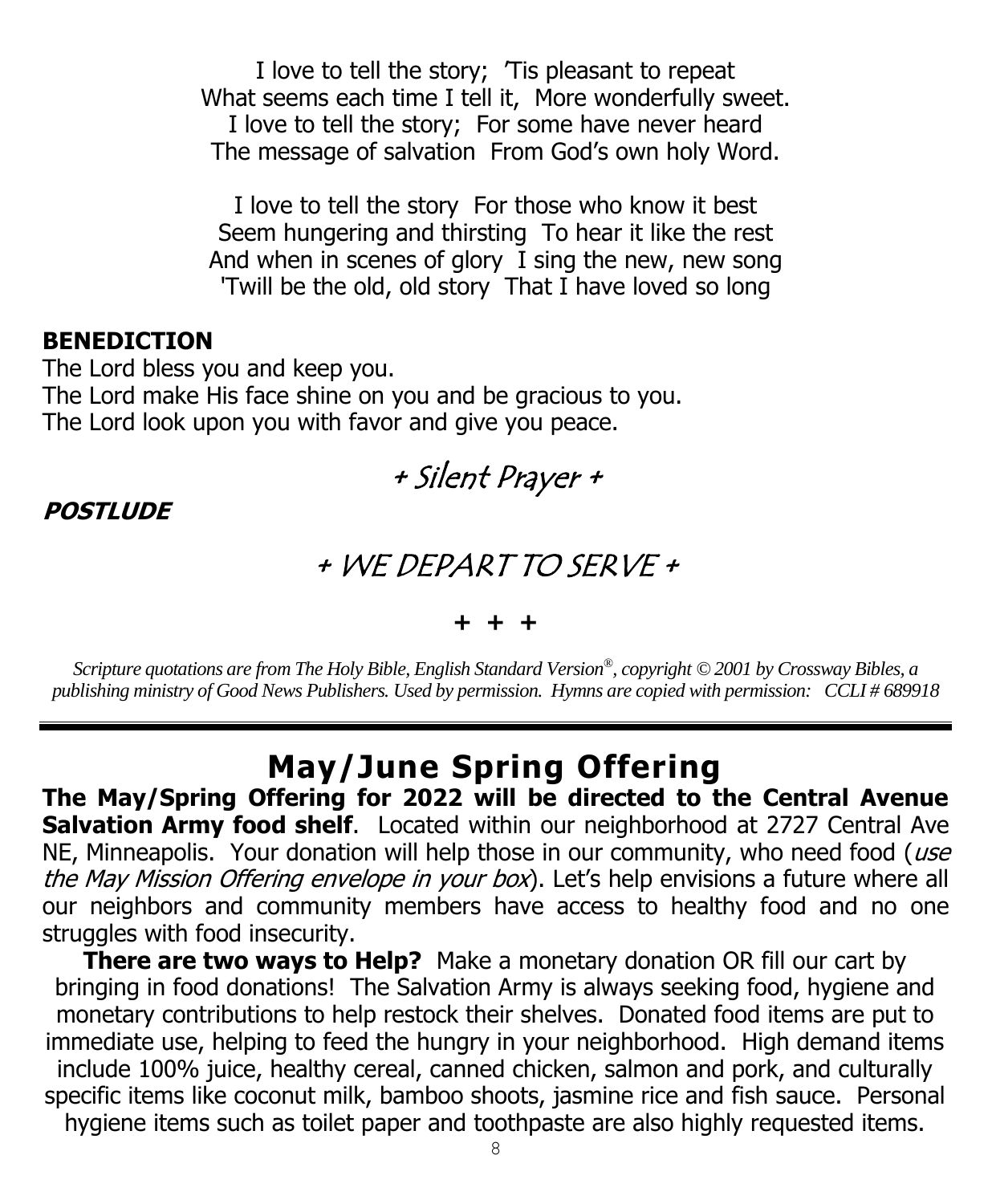# **SERVING TODAY**

**Elder: Karmon Christopherson**

**Reader: Julie Cross**

**Ushers: Wade Billmeyer and Dale Raschke**

**Counters: Shirley Holzinger and Verlayne Sather**

**Altar Care: OPEN**

 **Attendance: 5/15/2022: 25**

**Offerings – Loose Plate \$45; Regular \$895; May/June Mission \$70; Rent \$565; WiFi Install Rembursement \$469; Online \$200 Total \$2,244**

**Needed each week for 2022: \$2,488.85** 

# **OUR WEEKLY CALENDAR**

| 5/22 Sun | Sixth Sunday of Easter – Ascension of Our Lord |                                                 |
|----------|------------------------------------------------|-------------------------------------------------|
|          | 10:00 am                                       | <b>Worship Service w/HC</b>                     |
|          | $11:45$ am                                     | Royal Family Worship Service                    |
|          | $6:00$ pm                                      | <b>NA</b>                                       |
| 5/23 Mon | 6:30 pm                                        | AlAnon 1                                        |
|          | $7:00 \text{ pm}$                              | AA/AlAnon 2                                     |
| 5/25 Wed | $2:00$ pm                                      | Mid-week Service and Bible Study ft. The Chosen |
|          | 5:30 pm                                        | Mid-week Service and Bible Study ft. The Chosen |
| 5/27 Fri | 8:00 pm                                        | AA/A1Anon                                       |
| 5/28 Sat | $10:00$ am                                     | TLWCC Worship & Fellowship                      |
| 5/29 Sun |                                                | <b>Seventh Sunday of Easter</b>                 |
|          | $10:00$ am                                     | <b>Worship Service w/HC</b>                     |
|          | $11:45$ am                                     | Royal Family Worship Service                    |
|          | 6:00 pm                                        | <b>NA</b>                                       |



# **The Ascension of Our Lord**

Lord Jesus, though You have ascended into heaven, we know You are at work in our lives. Thank You for uniting us with You in Baptism so that we may die to sin and walk in newness of life. Thank You for Your body and blood, given to us for the forgiveness of sins. Thank You for proclaiming Your life-giving Gospel through our pastors and for bringing our prayers before Your Father. Amen.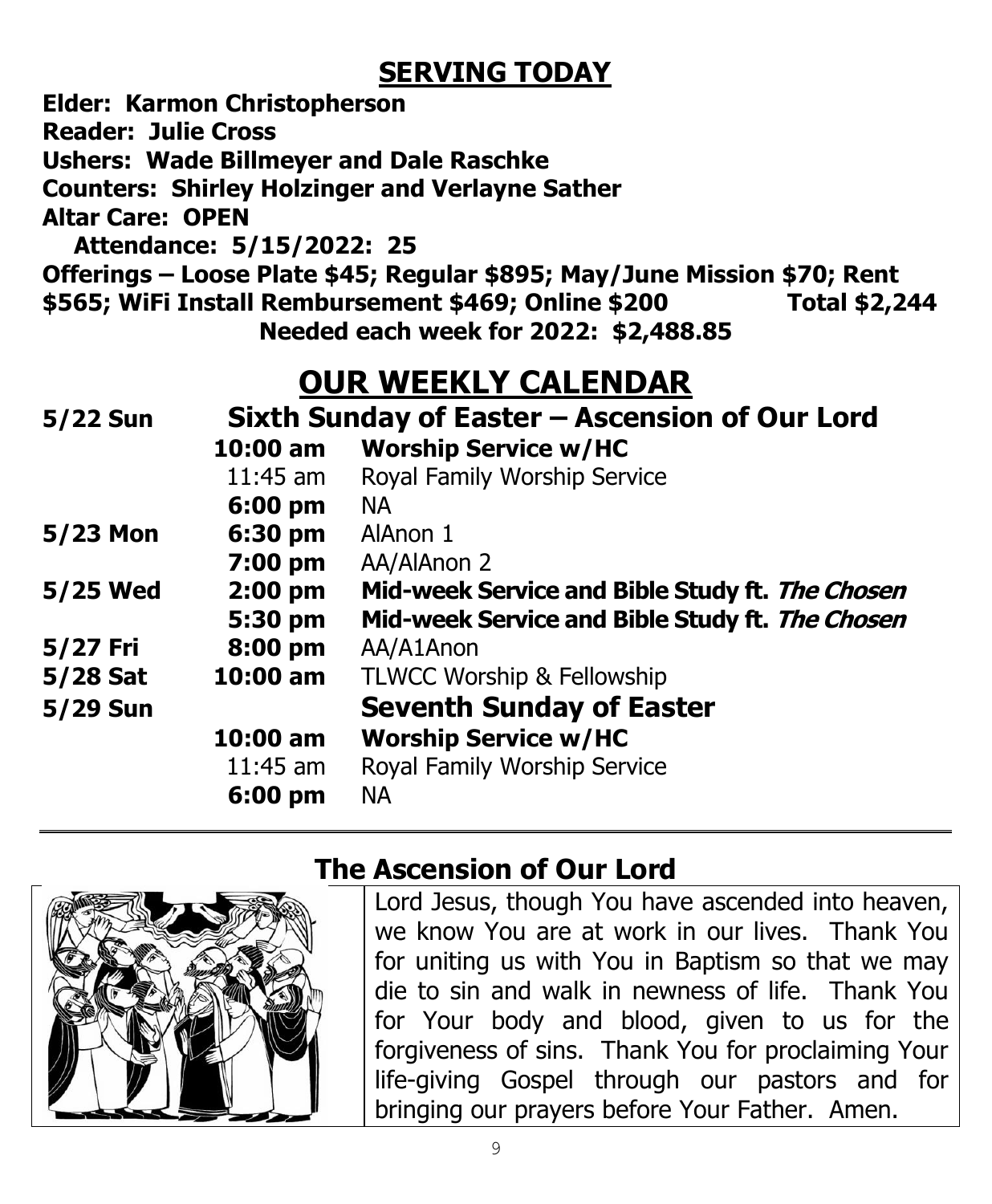# **TODAY'S LUTHERAN HOUR**

**May 22 "What the Bible Is For" (1 Timothy 4:13)**

Speaker: Rev. Dr. Michael Zeigler

Dr. Michael Zeigler outlines five principles to help us better hear what Scripture is saying.

# **NEXT WEEK ON THE LUTHERAN HOUR**<br>"Imagine That!" (Reve

**May 29 "Imagine That!" (Revelation 22:1-7)**

Guest Speaker: Dr. Dean Nadasdy

Dr. Dean Nadasdy reflects on five images from the Book of Revelation and shows how God's Word plus faith and imagination equals hope.

On Sunday mornings, listen on 830 AM WCCO AM at 6:05 am, or 1110 AM, Omaha, at 6:30 am, or XM 170 Satellite Radio on Sundays at noon or listen anytime at [www.lutheranhour.org](http://www.lutheranhour.org/)

#### **STEWARDSHIP: May 22 – Sixth Sunday of Easter**

**Acts 16:9 – "And a vision appeared to Paul in the night: a man of Macedonia was standing there, urging him and saying, 'Come over to Macedonia and help us.' "** God does all the saving of the Macedonians, but He does it through the ministry of St. Paul who was called to go and help them out. How is the Lord calling you to use your gifts for His work?

### **LUTHERANS FOR LIFE:**

"Your ascended Jesus goes with you. When you have doubts and struggles, take them to Jesus. When you're conflicted and troubled by sin and guilt, take it to Jesus and the cross. Together we lift each other up and grow up in Jesus! You are gifted! You are equipped! Know you are serving Jesus! Now and to eternity." Rev. Darren Green, St. John Evangelical Lutheran Church, Redwood Falls, Minnesota – A Life Quote from Lutherans For Life • lutheransforlife.org

**Main Street Living** airs each Sunday at 9 a.m. on WFTC Channel 29/9-2 with an episode of This Is the Life. This week's episode **"The Prisoners"** features an elderly woman attacked and terrorized by a teenage gang. The worship service will begin at 9:30 a.m. with the Rev. Gregg Coop from Prince of Peace Lutheran Church in Baxter, MN, presenting message based on **John 5:1-9**. For more information or to watch the program, go to www.mainstreetliving.com select the "Twin Cities" tab.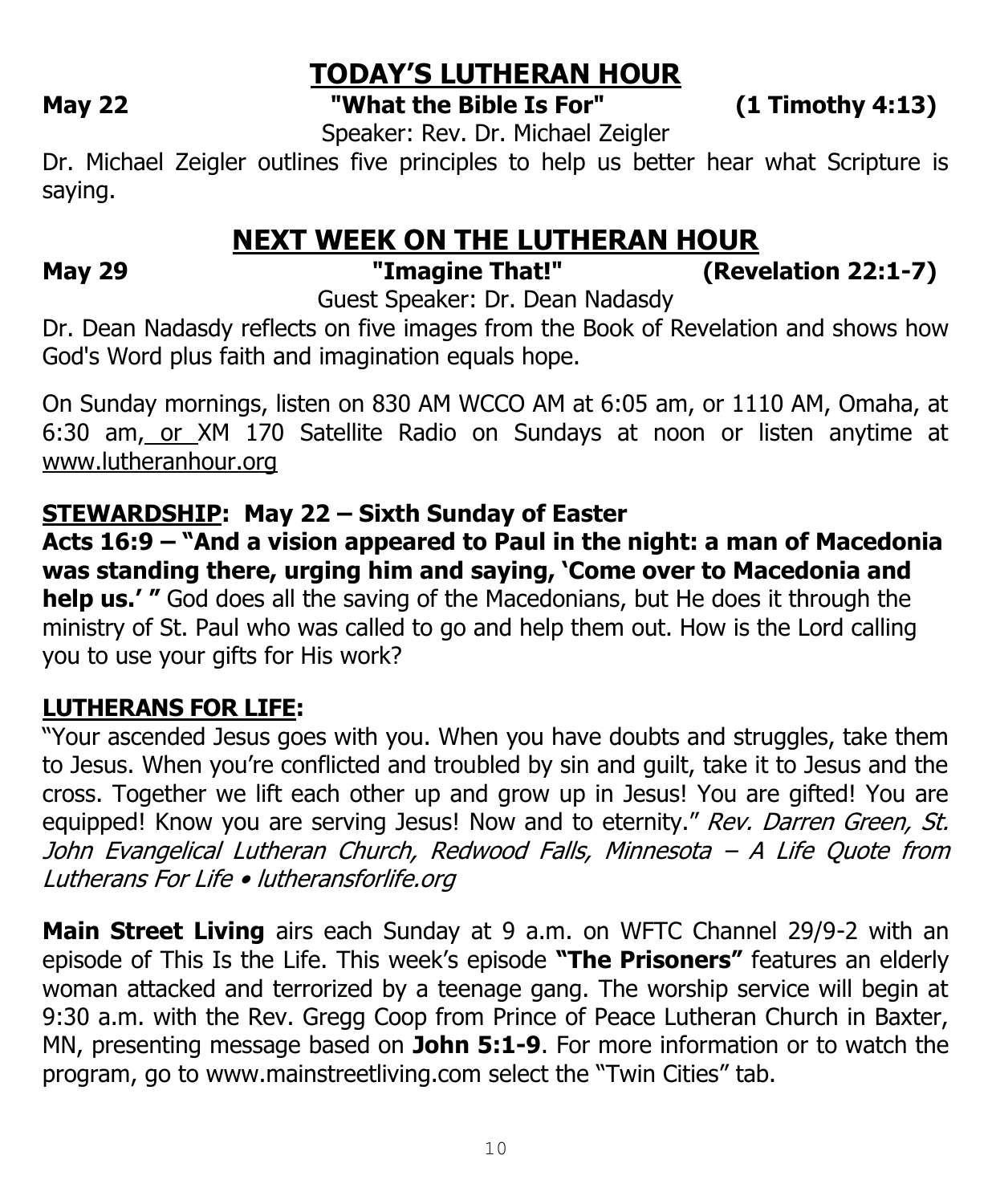**BIRTHDAYS:** 23<sup>rd</sup> Ashlee Kruse and Zachary Kruse, 24<sup>th</sup> Cindy Martinez **ANNIVERSARIES:** 26<sup>th</sup> Larry Schlais & Wenda Schwoch

**ETERNAL CANDLE:** OPEN **FLOWERS:** OPEN

# **PRAYER CONCERNS**

**KEEP IN YOUR PRAYERS:** Jean Brede, Walter Cutter, Mille House, Robert & Delores Kluwe, Mary Lenzen, Patty Lyrenmann, Dorothy Norback, Aaron Peterson, Larry Schlais, Bev Svac, Lillian Troiden, Bill Woll and all our shut-ins

## **IN OUR EXTENDED PRAYERS**

**Patty Lyrenmann** tested positive for Covid, starting treatment – prayers for speedy recovery

**Bev Svac** recent successful eye surgery, recovering and doing well

**Brandon Johnson** (Verlayne's nephew/Lori's son) surgery was successful; tumor on his foot was benign.

**Mille House** recovering from recent surgery

**Roselyn Norman's** older sister in London had been diagnosed w/early stage Breast Cancer. Prayers for successful treatment

**Rod DeKam** (Dale's brother in law) has pancreatic cancer

**Kole Vogt** (Dale's nephew) has an aggressive form of T-cell lymphoma

**Bruce** (Wenda Schwoch's BIL has stage 4 prostate cancer and **Ashley** (Wenda's niece) continued prayers

**Kevin O'Brien** (Julie Cross' Brother-in-Law) Stage 3 Colon Cancer

**Susan Turner** (Patty & Meridel's niece) Receiving treatment for a large brain tumor **Gwen Johnson's** sister-in-law and niece who both are suffering with serious health issues **Richard** (Gwen's brother) recovering from major heart surgery (May 13)

**Roxie Johnson** (Morelli's niece) heart issues, pacemaker implanted, continued prayers **Warren** (Karmon's BnL) Receiving chemo and radiation for Non-Hodgkin Lymphoma **Dale** (friend of Patty's brother, Dick) Stage 4 kidney/lung cancer, in hospice

**Ty** (Wade Billmeyer's Friend of a friend) continued prayers

**Amy Price** (Morelli's niece) – treatments for stage 4 cancer

### **For First Responders/Health Care Workers,** including James Norman, an ICU nurse **THOSE SERVING OUR COUNTRY IN DANGEROUS AREAS**

NOTE: Those "in our extend prayers" are removed from the list after eight weeks. If there is someone you would like to keep on the list for another eight weeks, please contact the church office.